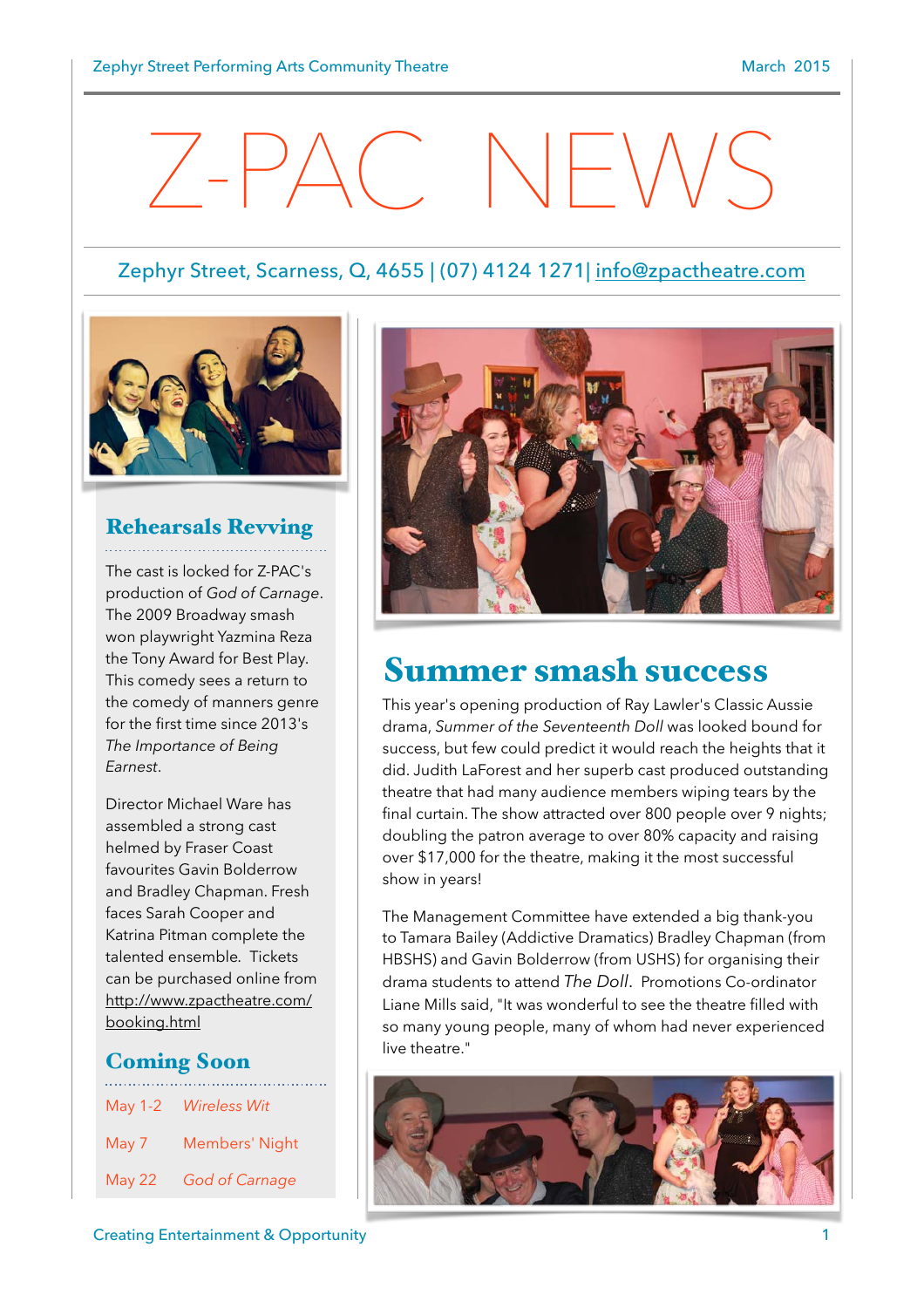

## Addictive Acting

Classes are now settling in for *Z-PAC's* Youth Theatre programme, *Addictive Dramatics*. With their amazingly supportive administration team of Jan Scott, Bridgit Jones, Janet Giorgio and Elise Geeves, sign-up ran very smoothly, enrolling over 80 students. Jan Scott stated, "It was a wonderful experience to see these amazing young people enjoying positive fun."

It all seems to be happening at *Addictive Dramatics*, with spaces in all groups in such high demand. Centre Stage and Thursday's Wings classes are full. There are two places left in the Stage Left class and just one place left in Wednesday's Wings.

#### Supportive Sponsors

*Z-PAC Theatre* is grateful to be working along side many local businesses and community organisations. The Management Committee wish to give a big thank-you to some of the theatre's newest sponsors: The *Beach House Bottle***-***O*, for providing discounted liquor; *Campbell Hearing,* for installing the hearing loop system; and *The Sticker Company* for promotional advertising. Also, thanks to *Scoops on Bazaar* for minding our *Doll* programmes.

#### President's Proposal

For those who missed the AGM, here follows the second half of the President's report, outlining the committee's plans for the future of the theatre:

*Your committee, and the volunteers who work directly with it, share a common goal: to work for the benefit of the theatre. The theatre is people. It's the people who work here and the people who visit. As volunteers, we all come to the theatre to have fun and enjoy ourselves. We all want the work we do here to be as easily and comfortably done as possible. This means maintaining and upgrading our facilities. Our actors want, and deserve to be comfortable, to have access to their own bathroom without running into the patrons. Our maintenance team want and deserve to have their own space for safe storage of their equipment, and comfortable space in which to work. ... For these reasons, the committee sees the theatre's future in three phases:* 

#### *1. Redecorate*

*The box office has shifted to allow patrons to walk into the theatre instead of waiting in the car park to get by the ticket desk. On busy nights, two bars are being operated to serve patrons promptly. The furniture has been shifted, altered and repainted to allow for a more welcoming atmosphere and comfortable experience. And the maintenance team has ideas about re-painting a lot more than the furniture. A new colour for our facade will send a clear and present message to the public that there is still life in this theatre.* 

#### *2. Renovate*

*Our capacity is 128 seats, have you been to a night with just 60 patrons? It's far too crowded in the foyer with even that many. If we want more people at the theatre, they have to have a comfortable, memorable experience. The bar's position close to the entrance causes a great deal of crowd congestion. Kevin and his team have a great idea about moving it to a position that draws people right into the theatre, and into the breeze! In its place? Why not an actual box office? And as for keeping people comfortable, another idea our maintenance team have that this committee loves is waterproof shading over the veranda. Shading that runs up and outward to maximise the feeling of space in the area; another positive change that will be seen from the street by the public.* 

#### *3.Rejuvenate*

*For this, the committee began organising a feasibility study, one we'll need to fund with grants, that encompasses engineers, architects and industry professionals into examining the*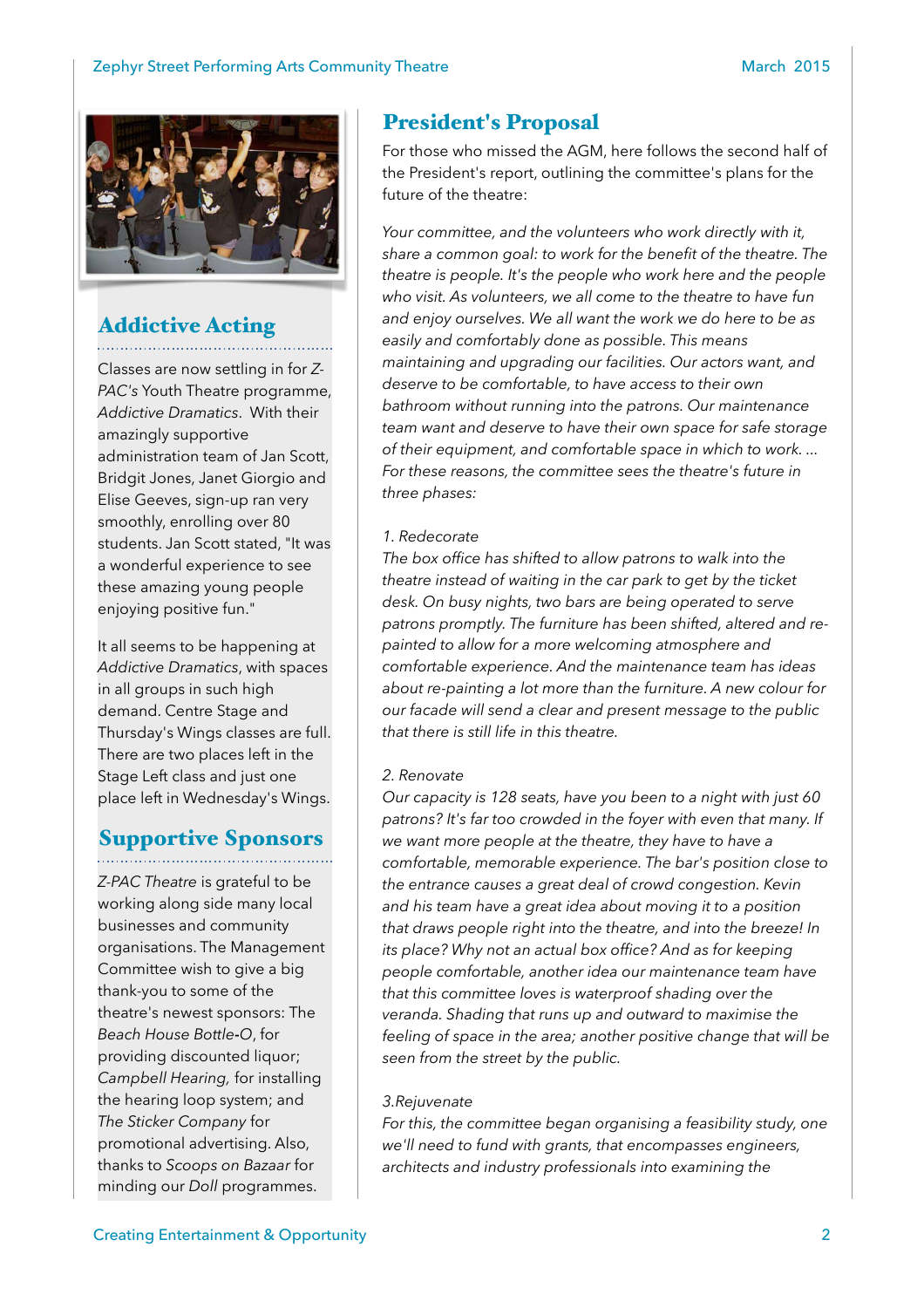#### Zephyr Street Performing Arts Community Theatre March 2015

#### 2015 Life Member

Z-PAC News is delighted to confirm long time actor, director, administrator and friend of the theatre Mark Thomson has been unanimously awarded Life Members at the AGM. Congratulations to Mark and thanks for the tireless devotion to the theatre and for your active engagement spanning many years, roles and wonderful support for our Community Theatre.

#### AGM Announcement

Dear Z-PAC Members,

We are delighted to confirm, at a duly constituted AGM on Thursday the 5th of March, that the Management Committee was elected unopposed and unanimously.

Kindly refer all enquires to the appropriate Committee Member. You may find position descriptions of each committee member portfolio, together with lots of other information, on our website, [www.zpactheatre.com](http://www.zpactheatre.com).

For those who were not able to attend our AGM, please contact me to receive a copy of the PowerPoint presentation used to support the Committee reports. Our finances will always be a bit tight, but have recovered significantly in the past 6 months to enable us to put on a full range of performances *providing entertainment and opportunity.* 

Kind regards, Michael Ware President, Z-PAC Theatre

*feasibility and sustainability of the theatre in the long term. This building has been here for 30 years. Hervey Bay's population was a small fraction then to what it is today, and is now growing faster than almost every city in Queensland. The study may highlight the need for further renovations; or a new building; or even a new site. It may be 5-10 years away, but it will never happen unless we plan for it.* 

*Everyone I have mentioned tonight wants to work to benefit you; to benefit the theatre; to benefit our community. Together we can continue to create great entertainment and opportunity for this great community of ours.*

## *ATTENTION ACTORS:*

*Some parts stil yet to be cast for* To Kill a Mockingbird*. Particularly afer male parts, young (10-12) and old (30-50). Also seeking actors for Afican-American roles. Please contact Bradley Chapman on 0433-481-746 to arrange an audition.*

*Also casting is* A Night of Dark Intent*. Casting Director Judith LaForest is seeking an al female cast of strong actresses for this gripping thriler. Auditions wil be held at the theatre on Monday,* 

> *13th of April. Contact Judith for more info on 0413-635-965.*

A NIGH

Auditions  $2pm - 3pm$ , March 21<sup>st</sup> at Z-PAC Theatre



A HITCHCOCKIAN THRILLLAND<br>BY L. DON SWARTZ<br>DIRECTED BY BRAEME ROBERTS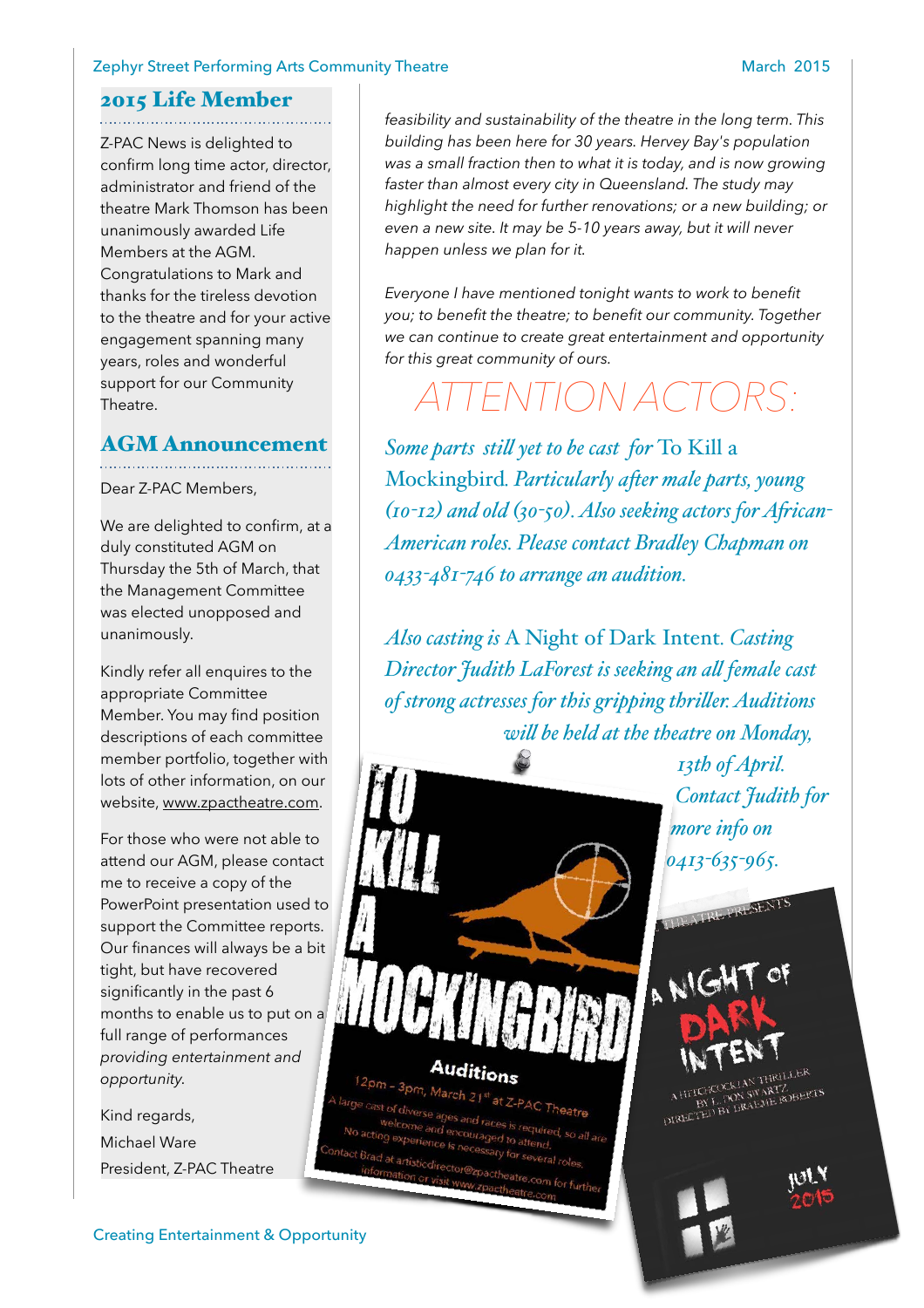## COMING SOON

Z-PAC Theatre Presents, by arrangement with ORiGiN Theatrical, and proudly sponsored by Big Screen Cinemas, Hervey Bay



Tickets available online at www.zpactheatre.com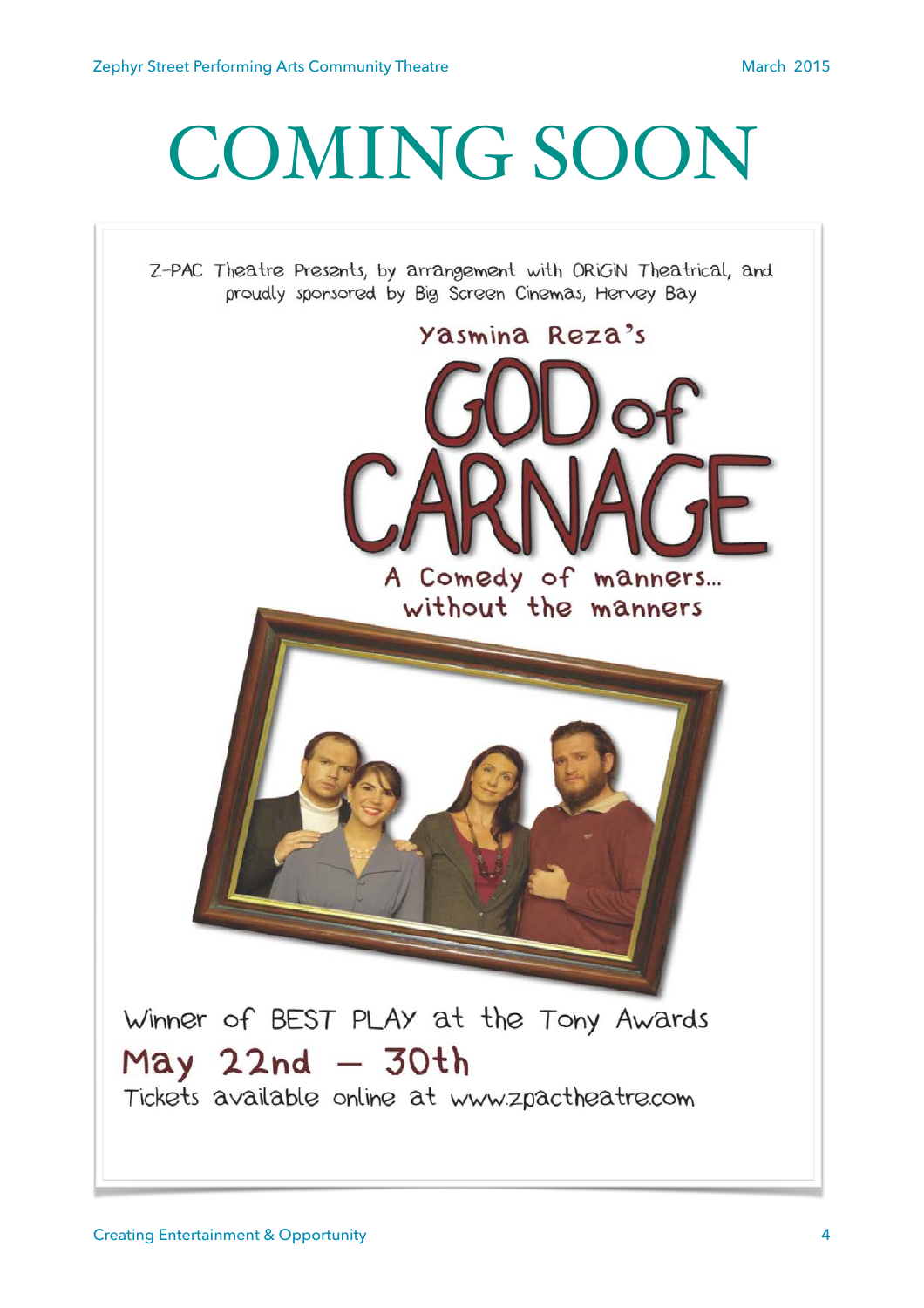## PROUD SPONSORS





## 24 Hour: 1300 651 427 **Office: 4194 2299** Mobile: 0435 400 874 Shop 13 - 102 Islander Road **PO Box 624 HERVEY BAY QLD 4655**